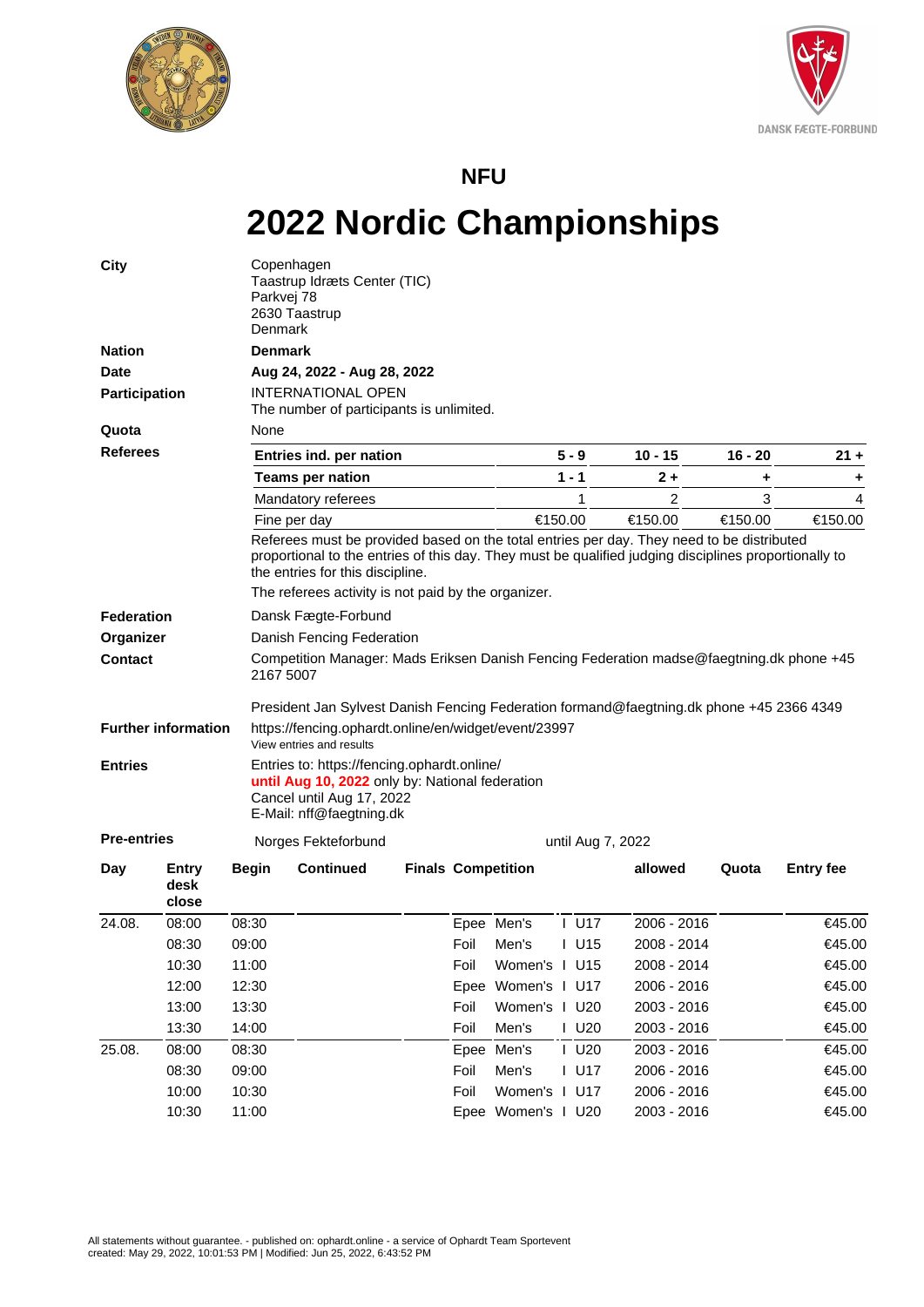



|        | 12:00 | 12:30 |      | Sabre Men's                         | $I$ U20               | 2003 - 2016 | €45.00 |
|--------|-------|-------|------|-------------------------------------|-----------------------|-------------|--------|
|        | 12:30 | 13:00 |      | Sabre Women's I U20                 |                       | 2003 - 2016 | €45.00 |
|        | 14:00 | 14:30 | Foil | Men's                               | T U20                 | 2003 - 2016 | €50.00 |
|        | 15:00 | 15:30 | Foil | Women's T U20                       |                       | 2003 - 2016 | €50.00 |
| 26.08. | 08:00 | 08:30 |      | Epee Men's                          | $I$ U15               | 2008 - 2014 | €45.00 |
|        |       |       |      | Sabre Men's                         | $I$ U15               | 2008 - 2014 | €45.00 |
|        | 08:30 | 09:00 |      | Epee Women's I U15                  |                       | 2008 - 2014 | €45.00 |
|        | 09:00 | 09:30 | Foil | Women's I Senior                    |                       | 1925 - 2009 | €45.00 |
|        | 10:00 | 10:30 | Foil | Women's I U13                       |                       | 2010 - 2016 | €45.00 |
|        | 10:30 | 11:00 | Foil | Men's                               | $I$ U13               | 2010 - 2016 | €45.00 |
|        | 11:30 | 12:00 |      | Sabre Women's I U15                 |                       | 2008 - 2014 | €45.00 |
|        | 12:30 | 13:00 | Foil | Men's                               | I Senior              | 1925 - 2009 | €45.00 |
|        | 14:00 | 14:30 |      | Epee Women's T U20                  |                       | 2003 - 2016 | €50.00 |
|        | 15:00 | 15:30 |      | Epee Men's                          | T U20                 | 2003 - 2016 | €50.00 |
|        | 15:30 | 16:00 |      | Sabre Women's T U20                 |                       | 2003 - 2016 | €45.00 |
|        |       |       |      | Sabre Men's                         | T U20                 | 2003 - 2016 | €45.00 |
| 27.08. | 08:00 | 08:30 |      | Epee Men's                          | I Senior              | 1925 - 2009 | €45.00 |
|        | 08:30 | 09:00 | Foil | Women's T Senior                    |                       | 1925 - 2009 | €50.00 |
|        |       |       |      | Sabre Men's                         | $I$ U17               | 2006 - 2016 | €45.00 |
|        | 09:30 | 10:00 |      | Sabre Women's I U17                 |                       | 2006 - 2016 | €45.00 |
|        | 10:00 | 10:30 |      | Epee Women's I Senior               |                       | 1925 - 2009 | €45.00 |
|        | 11:30 | 12:00 |      | Sabre Women's I Senior              |                       | 1925 - 2009 | €45.00 |
|        | 12:00 | 12:30 | Foil | Men's                               | T Senior              | 1925 - 2009 | €50.00 |
|        | 12:30 | 13:00 |      | Sabre Men's                         | I Senior              | 1925 - 2009 | €45.00 |
| 28.08. | 08:00 | 08:30 |      | Epee Women's I U13                  |                       | 2010 - 2016 | €45.00 |
|        |       |       |      | Epee Men's                          | $I$ U13               | 2010 - 2016 | €45.00 |
|        |       |       |      | Sabre Women's T Senior              |                       | 1925 - 2009 | €50.00 |
|        | 08:30 | 09:00 |      | Epee Men's                          | I V40                 | 1974 - 1983 | €45.00 |
|        |       |       |      | Epee Men's                          | $\sqrt{50}$           | 1964 - 1973 | €45.00 |
|        |       |       |      | Epee Men's                          | I V60-V70 1923 - 1963 |             | €45.00 |
|        |       |       |      | Sabre Men's                         | T Senior              | 1925 - 2009 | €50.00 |
|        | 09:00 | 09:30 |      | Epee Women's I V40                  |                       | 1974 - 1983 | €45.00 |
|        |       |       |      | Epee Women's I V50                  |                       | 1964 - 1973 | €45.00 |
|        |       |       |      | Epee Women's I V60-V70 1923 - 1963  |                       |             | €45.00 |
|        | 09:30 | 10:00 | Foil | Men's                               | I V40                 | 1974 - 1983 | €45.00 |
|        |       |       | Foil | Men's                               | I V50                 | 1964 - 1973 | €45.00 |
|        |       |       | Foil | Men's                               | I V60-V70 1923 - 1963 |             | €45.00 |
|        | 10:00 | 10:30 | Foil | Women's I V40                       |                       | 1974 - 1983 | €45.00 |
|        |       |       | Foil | Women's I V50                       |                       | 1964 - 1973 | €45.00 |
|        |       |       | Foil | Women's I V60-V70 1923 - 1963       |                       |             | €45.00 |
|        | 11:30 | 12:00 |      | Sabre Women's I U13                 |                       | 2010 - 2016 | €45.00 |
|        |       |       |      | Sabre Men's                         | $I$ U13               | 2010 - 2016 | €45.00 |
|        | 12:00 | 12:30 |      | Sabre Women's I V40                 |                       | 1974 - 1983 | €45.00 |
|        |       |       |      | Sabre Women's I V50                 |                       | 1964 - 1973 | €45.00 |
|        |       |       |      | Sabre Women's   V60-V70 1923 - 1963 |                       |             | €45.00 |
|        |       |       |      | Sabre Men's                         | $\mid$ V40            | 1974 - 1983 | €45.00 |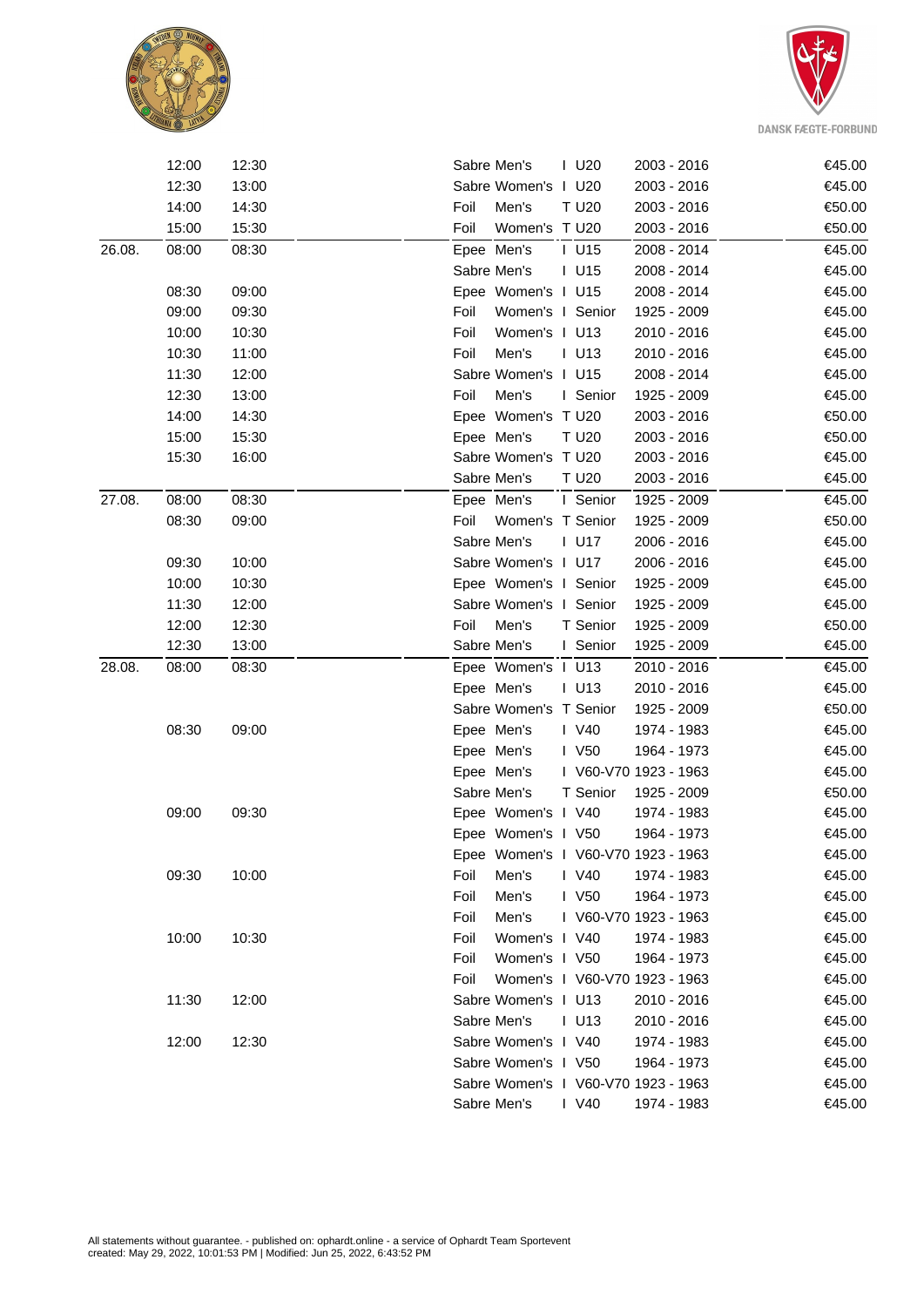



|                   |                                                                                                                                                                                                                                                                                                                                                                                                                                                                                                                                                                                                                                                                                                                                                                                                  | Sabre Men's                                                                                                                                                                                                                                  | $\mathsf{I}$ V <sub>50</sub><br>1964 - 1973                                             | €45.00 |  |  |  |  |  |  |  |
|-------------------|--------------------------------------------------------------------------------------------------------------------------------------------------------------------------------------------------------------------------------------------------------------------------------------------------------------------------------------------------------------------------------------------------------------------------------------------------------------------------------------------------------------------------------------------------------------------------------------------------------------------------------------------------------------------------------------------------------------------------------------------------------------------------------------------------|----------------------------------------------------------------------------------------------------------------------------------------------------------------------------------------------------------------------------------------------|-----------------------------------------------------------------------------------------|--------|--|--|--|--|--|--|--|
|                   |                                                                                                                                                                                                                                                                                                                                                                                                                                                                                                                                                                                                                                                                                                                                                                                                  | Sabre Men's                                                                                                                                                                                                                                  | I V60-V70 1923 - 1963                                                                   | €45.00 |  |  |  |  |  |  |  |
| 12:30             | 13:00                                                                                                                                                                                                                                                                                                                                                                                                                                                                                                                                                                                                                                                                                                                                                                                            | Epee Women's T Senior                                                                                                                                                                                                                        | 1925 - 2009                                                                             | €50.00 |  |  |  |  |  |  |  |
|                   |                                                                                                                                                                                                                                                                                                                                                                                                                                                                                                                                                                                                                                                                                                                                                                                                  | Epee Men's                                                                                                                                                                                                                                   | T Senior<br>1925 - 2009                                                                 | €50.00 |  |  |  |  |  |  |  |
| <b>Payment</b>    | Payment<br>Cash                                                                                                                                                                                                                                                                                                                                                                                                                                                                                                                                                                                                                                                                                                                                                                                  | <b>Surcharge</b><br>+€0.00<br>$+0.00\%$                                                                                                                                                                                                      | <b>Remarks</b>                                                                          |        |  |  |  |  |  |  |  |
| Format            | Formula individual competition: One pool round + DE. 20% eliminated after pool round for senior,<br>U20 and U17. Veterans, U15 and U13 none will be eliminated after pool round. Exceptions can be<br>made with competitions with less than 10 fencers.<br>Veteran fencers born 1983 or earlier individual, in the categories 40-49. 50-59, 60-69 and 70+<br>years. With less than 6 fencers in a category, they will fence with a younger category.<br>Formula team competition: DE. Top 8 will fence for all places. Each country can participate with<br>only<br>one team in each team competition. The host nation can participate with two teams in each team<br>competition. With less than 8 team registered, additional teams can be allowed up to 8 teams,<br>under the guidance of DT. |                                                                                                                                                                                                                                              |                                                                                         |        |  |  |  |  |  |  |  |
|                   |                                                                                                                                                                                                                                                                                                                                                                                                                                                                                                                                                                                                                                                                                                                                                                                                  |                                                                                                                                                                                                                                              |                                                                                         |        |  |  |  |  |  |  |  |
| <b>Supplier</b>   |                                                                                                                                                                                                                                                                                                                                                                                                                                                                                                                                                                                                                                                                                                                                                                                                  | A fencing equipment dealer will be present during the competitions.                                                                                                                                                                          |                                                                                         |        |  |  |  |  |  |  |  |
| Accomodation      |                                                                                                                                                                                                                                                                                                                                                                                                                                                                                                                                                                                                                                                                                                                                                                                                  | Official competition hotel: Scandic                                                                                                                                                                                                          |                                                                                         |        |  |  |  |  |  |  |  |
|                   | 14 hotels in Copenhagen - 14 % room rate discount<br>Please use this link: https://www.scandichotels.com/?bookingcode=D000048573 to book your room<br>during "Nordic Championships 2022". If you contact the hotel by phone or by e-mail use the<br>booking code D000048573 to get the discount.                                                                                                                                                                                                                                                                                                                                                                                                                                                                                                 |                                                                                                                                                                                                                                              |                                                                                         |        |  |  |  |  |  |  |  |
|                   | •Comfy hotel beds<br>•Scandic shop 24/7                                                                                                                                                                                                                                                                                                                                                                                                                                                                                                                                                                                                                                                                                                                                                          | •Triple and quad rooms<br>•An energizing breakfast is always included<br>•Access to the hotel gym<br>•Access to high-speed Wi-Fi                                                                                                             |                                                                                         |        |  |  |  |  |  |  |  |
| <b>Directions</b> | Public transport                                                                                                                                                                                                                                                                                                                                                                                                                                                                                                                                                                                                                                                                                                                                                                                 | The venue is situated 20 minutes by train from the center of Copenhagen. There is a 10 min walk<br>from the Taastrup train station to the venue.                                                                                             |                                                                                         |        |  |  |  |  |  |  |  |
| Catering          |                                                                                                                                                                                                                                                                                                                                                                                                                                                                                                                                                                                                                                                                                                                                                                                                  | Cafeteria is done by a commercial food service.                                                                                                                                                                                              |                                                                                         |        |  |  |  |  |  |  |  |
| <b>Remarks</b>    | Participants:<br>Fencers from any member federations of the FIE can participate, but only members from the Nordic<br>Fencing Union can be Nordic Champions. If one or more medalists from non-members there will be<br>held two medal ceremonies.<br>Attention: If less than 6 fencers is registered in any category, the competition is not acknowledged<br>as an official Nordic Championship.<br>Kids and youth categories are allowed to fence one category up. U17 is allowed to fence both U20<br>and senior. Veterans is allowed to fence seniors.                                                                                                                                                                                                                                        |                                                                                                                                                                                                                                              |                                                                                         |        |  |  |  |  |  |  |  |
|                   | Changes of names of team fencers is allowed until 17:00 the day before the competition.                                                                                                                                                                                                                                                                                                                                                                                                                                                                                                                                                                                                                                                                                                          |                                                                                                                                                                                                                                              |                                                                                         |        |  |  |  |  |  |  |  |
|                   |                                                                                                                                                                                                                                                                                                                                                                                                                                                                                                                                                                                                                                                                                                                                                                                                  | An additional Nordic Fee of 5€ will be charged for each individual start. This contribution will go in<br>full to Nordic Fencing Unions work.<br>It is included in the price in Ophardt.<br>Pay cash or credit card at venue or via Ophardt. |                                                                                         |        |  |  |  |  |  |  |  |
|                   | Other activities program                                                                                                                                                                                                                                                                                                                                                                                                                                                                                                                                                                                                                                                                                                                                                                         |                                                                                                                                                                                                                                              | The program will be announced at a later date. Will also be awaileble in Facebook event |        |  |  |  |  |  |  |  |
|                   | Referee meating - Every morning at 8:15                                                                                                                                                                                                                                                                                                                                                                                                                                                                                                                                                                                                                                                                                                                                                          |                                                                                                                                                                                                                                              |                                                                                         |        |  |  |  |  |  |  |  |